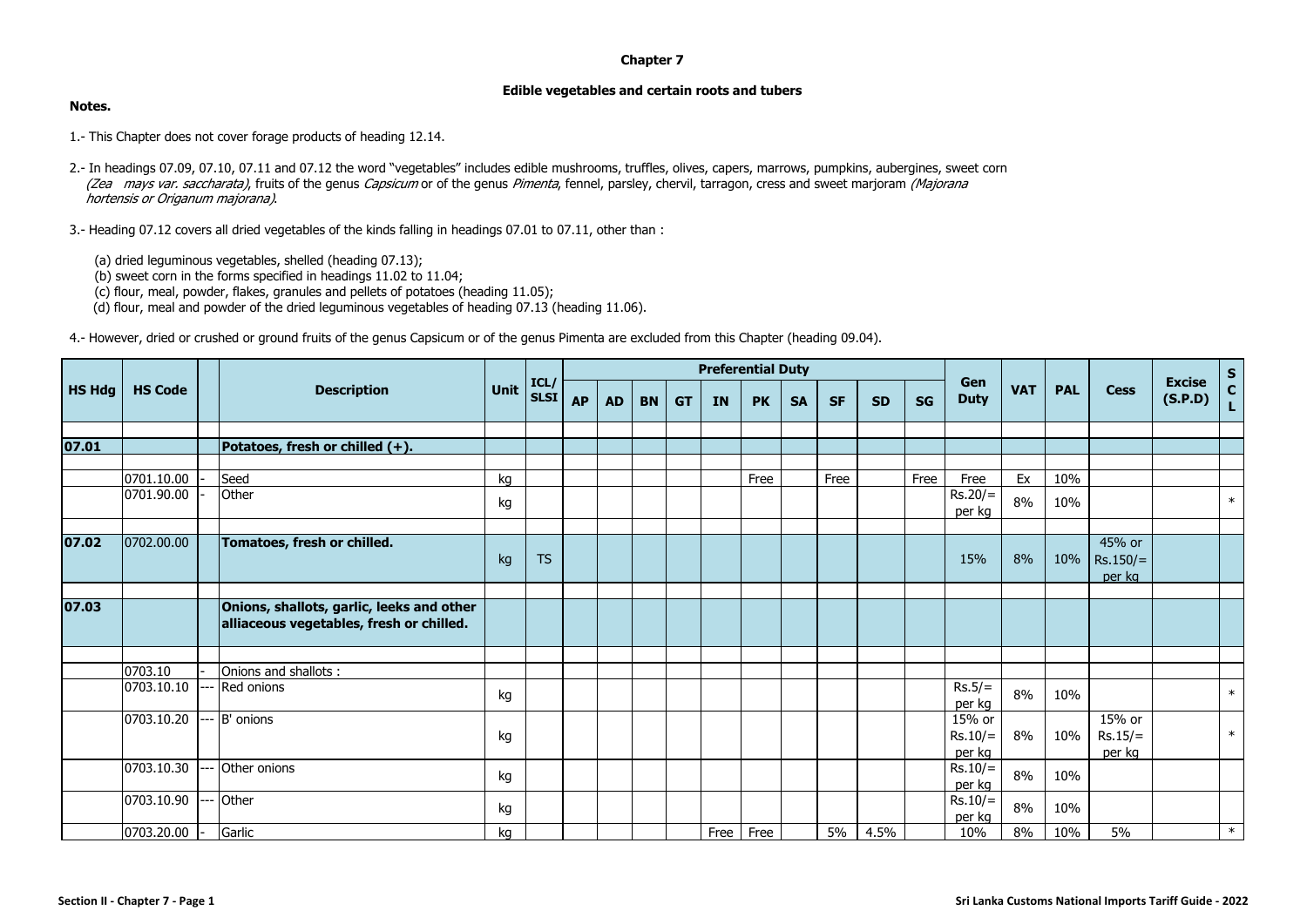|               |                | <b>Preferential Duty</b> |                                                                                                                 |      |                    |           |           |           |           |           |           |           |           |           |           |                    |            |            |                                |                          |             |
|---------------|----------------|--------------------------|-----------------------------------------------------------------------------------------------------------------|------|--------------------|-----------|-----------|-----------|-----------|-----------|-----------|-----------|-----------|-----------|-----------|--------------------|------------|------------|--------------------------------|--------------------------|-------------|
| <b>HS Hdg</b> | <b>HS Code</b> |                          | <b>Description</b>                                                                                              | Unit | ICL<br><b>SLSI</b> | <b>AP</b> | <b>AD</b> | <b>BN</b> | <b>GT</b> | <b>IN</b> | <b>PK</b> | <b>SA</b> | <b>SF</b> | <b>SD</b> | <b>SG</b> | Gen<br><b>Duty</b> | <b>VAT</b> | <b>PAL</b> | <b>Cess</b>                    | <b>Excise</b><br>(S.P.D) | S<br>C<br>L |
|               |                |                          |                                                                                                                 |      |                    |           |           |           |           |           |           |           |           |           |           |                    |            |            | 45% or                         |                          |             |
|               | 0703.90.00     |                          | Leeks and other alliaceous vegetables                                                                           | kg   | <b>TS</b>          |           |           |           |           |           |           |           |           |           |           | 15%                | 8%         | 10%        | $Rs.150/=$<br>per kg           |                          |             |
| 07.04         |                |                          | Cabbages, cauliflowers, kohlrabi, kale<br>and similar edible brassicas, fresh or<br>chilled.                    |      |                    |           |           |           |           |           |           |           |           |           |           |                    |            |            |                                |                          |             |
|               | 0704.10.00     |                          | Cauliflowers and headed broccoli                                                                                | kg   |                    |           |           |           |           |           |           |           |           |           |           | 15%                | 8%         | 10%        | 45% or<br>$Rs.150/=$<br>per kg |                          |             |
|               | 0704.20.00     |                          | Brussels sprouts                                                                                                | kg   |                    |           |           |           |           |           |           |           |           |           |           | 15%                | 8%         | 10%        | 45% or<br>$Rs.150/=$<br>per kg |                          |             |
|               | 0704.90.00     |                          | Other                                                                                                           | kg   |                    |           |           |           |           |           |           |           |           |           |           | 15%                | 8%         | 10%        | 45% or<br>$Rs.150/=$<br>per kg |                          |             |
|               |                |                          |                                                                                                                 |      |                    |           |           |           |           |           |           |           |           |           |           |                    |            |            |                                |                          |             |
| 07.05         |                |                          | Lettuce (Lactuca sativa) and chicory<br>(Cichorium spp.), fresh or chilled.                                     |      |                    |           |           |           |           |           |           |           |           |           |           |                    |            |            |                                |                          |             |
|               |                |                          |                                                                                                                 |      |                    |           |           |           |           |           |           |           |           |           |           |                    |            |            |                                |                          |             |
|               | 0705.11.00     |                          | Lettuce:<br>Cabbage lettuce (head lettuce)                                                                      |      |                    |           |           |           |           |           |           |           |           |           |           |                    |            |            | 45% or                         |                          |             |
|               |                |                          |                                                                                                                 | kg   | <b>TS</b>          |           |           |           |           |           |           |           |           |           |           | 15%                | 8%         | 10%        | $Rs.150/=$<br>per kg           |                          |             |
|               | 0705.19.00     |                          | Other                                                                                                           | kg   | TS                 |           |           |           |           |           |           |           |           |           |           | 15%                | 8%         | 10%        | 45% or<br>$Rs.150/=$<br>per kg |                          |             |
|               |                |                          | Chicory:                                                                                                        |      |                    |           |           |           |           |           |           |           |           |           |           |                    |            |            |                                |                          |             |
|               | 0705.21.00     |                          | Witloof chicory (Cichorium intybus var.<br>foliosum)                                                            | kg   | TS                 |           |           |           |           |           | Free      |           |           |           |           | 15%                | 8%         | 10%        | 45% or<br>$Rs.150/=$<br>per kg |                          |             |
|               | 0705.29.00     |                          | Other                                                                                                           | kg   | <b>TS</b>          |           |           |           |           |           | Free      |           |           |           |           | 15%                | 8%         | 10%        | 45% or<br>$Rs.150/=$<br>per kg |                          |             |
|               |                |                          |                                                                                                                 |      |                    |           |           |           |           |           |           |           |           |           |           |                    |            |            |                                |                          |             |
| 07.06         |                |                          | Carrots, turnips, salad beetroot, salsify,<br>celeriac, radishes and similar edible<br>roots, fresh or chilled. |      |                    |           |           |           |           |           |           |           |           |           |           |                    |            |            |                                |                          |             |
|               |                |                          |                                                                                                                 |      |                    |           |           |           |           |           |           |           |           |           |           |                    |            |            |                                |                          |             |
|               | 0706.10.00     |                          | Carrots and turnips                                                                                             | kg   | <b>TS</b>          |           |           |           |           |           |           |           |           |           |           | 15%                | 8%         | 10%        | 45% or<br>$Rs.150/=$<br>per kg |                          |             |
|               | 0706.90.00     |                          | Other                                                                                                           | kg   | <b>TS</b>          |           |           |           |           |           |           |           |           |           |           | 15%                | 8%         | 10%        | 45% or<br>$Rs.150/=$<br>per kg |                          |             |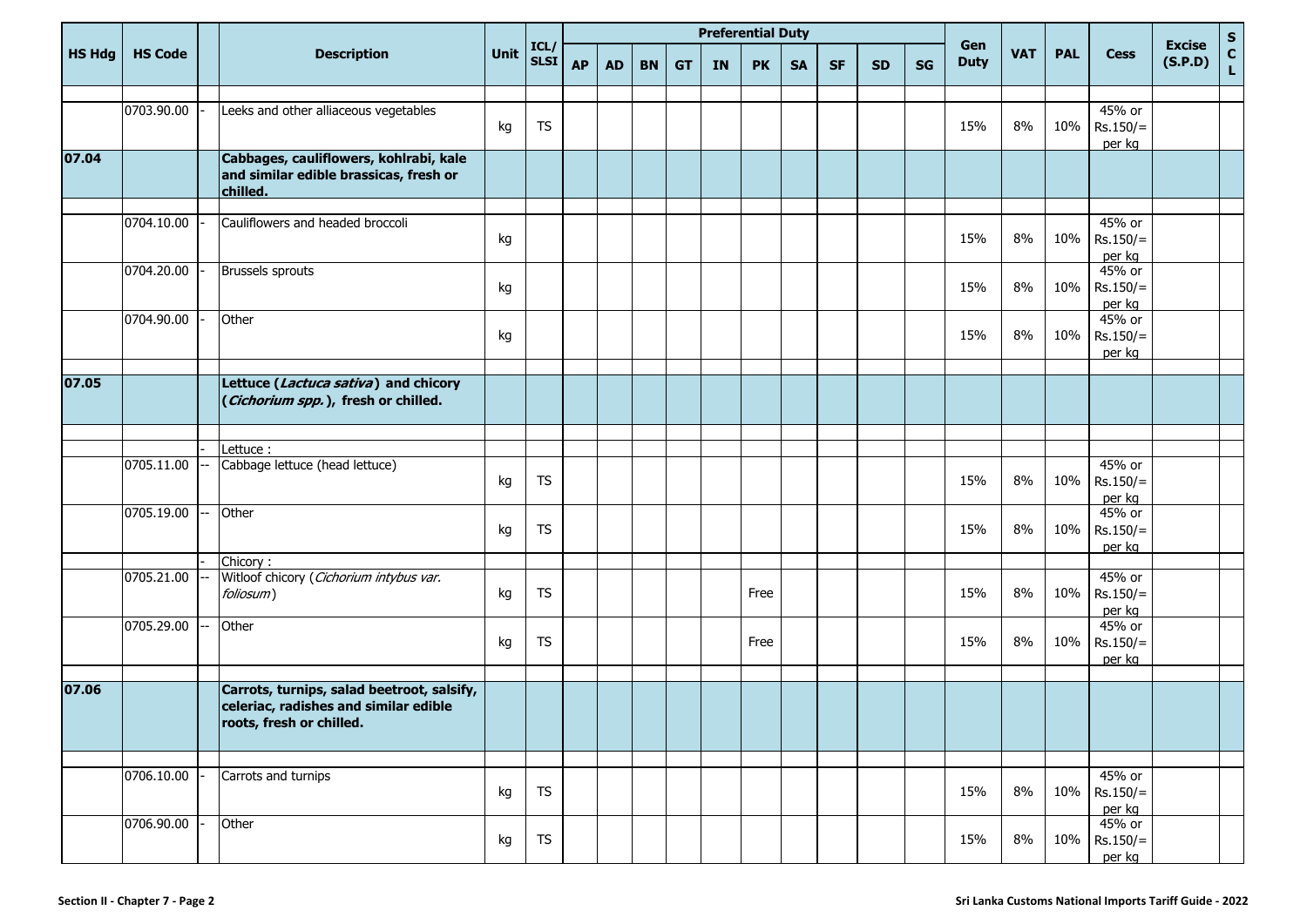|               |                |     |                                                                   |      |                     |           |           |           |           |           | <b>Preferential Duty</b> |           |           |           |           |                    |            |            |                                |                          |                                   |
|---------------|----------------|-----|-------------------------------------------------------------------|------|---------------------|-----------|-----------|-----------|-----------|-----------|--------------------------|-----------|-----------|-----------|-----------|--------------------|------------|------------|--------------------------------|--------------------------|-----------------------------------|
| <b>HS Hdg</b> | <b>HS Code</b> |     | <b>Description</b>                                                | Unit | ICL/<br><b>SLSI</b> | <b>AP</b> | <b>AD</b> | <b>BN</b> | <b>GT</b> | <b>IN</b> | <b>PK</b>                | <b>SA</b> | <b>SF</b> | <b>SD</b> | <b>SG</b> | Gen<br><b>Duty</b> | <b>VAT</b> | <b>PAL</b> | <b>Cess</b>                    | <b>Excise</b><br>(S.P.D) | $rac{s}{c}$<br>$\bar{\mathbf{L}}$ |
| 07.07         | 0707.00        |     | Cucumbers and gherkins, fresh or<br>chilled :                     |      |                     |           |           |           |           |           |                          |           |           |           |           |                    |            |            |                                |                          |                                   |
|               | 0707.00.10     |     | Cucumbers                                                         | kg   | <b>TS</b>           |           |           |           |           |           |                          |           |           |           |           | 15%                | 8%         | 10%        | 45% or<br>$Rs.150/=$<br>per kg |                          |                                   |
|               | 0707.00.20     |     | Gherkins                                                          | kg   | <b>TS</b>           |           |           |           |           |           |                          |           |           |           |           | 15%                | 8%         | 10%        | 45% or<br>$Rs.150/=$<br>per kg |                          |                                   |
| 07.08         |                |     | Leguminous vegetables, shelled or<br>unshelled, fresh or chilled. |      |                     |           |           |           |           |           |                          |           |           |           |           |                    |            |            |                                |                          |                                   |
|               | 0708.10.00     |     | Peas (Pisum sativum)                                              | kg   | <b>TS</b>           |           |           |           |           |           | Free                     |           |           |           |           | 15%                | 8%         | 10%        | 45% or<br>$Rs.150/=$<br>per kg |                          |                                   |
|               | 0708.20.00     |     | Beans (Vigna spp., Phaseolus spp.)                                | kg   | <b>TS</b>           |           |           |           |           |           |                          |           |           |           |           | 15%                | 8%         | 10%        | 45% or<br>$Rs.150/=$<br>per kg |                          |                                   |
|               | 0708.90.00     |     | Other leguminous vegetables                                       | kg   | <b>TS</b>           |           |           |           |           |           |                          |           |           |           |           | 15%                | 8%         | 10%        | 45% or<br>$Rs.150/=$<br>per kg |                          |                                   |
| 07.09         |                |     |                                                                   |      |                     |           |           |           |           |           |                          |           |           |           |           |                    |            |            |                                |                          |                                   |
|               |                |     | Other vegetables, fresh or chilled.                               |      |                     |           |           |           |           |           |                          |           |           |           |           |                    |            |            |                                |                          |                                   |
|               | 0709.20.00     |     | Asparagus                                                         | kg   |                     |           |           |           |           |           |                          |           |           |           |           | 15%                | 8%         | 10%        | 45% or<br>$Rs.150/=$<br>per kg |                          |                                   |
|               | 0709.30.00     |     | Aubergines (egg-plants)                                           | kg   |                     |           |           |           |           |           |                          |           |           |           |           | 15%                | 8%         | 10%        | 45% or<br>$Rs.150/=$<br>per kg |                          |                                   |
|               | 0709.40.00     |     | Celery other than celeriac                                        | kg   |                     |           |           |           |           |           |                          |           |           |           |           | 15%                | 8%         | 10%        | 45% or<br>$Rs.150/=$<br>per kg |                          |                                   |
|               |                |     | Mushrooms and truffles :                                          |      |                     |           |           |           |           |           |                          |           |           |           |           |                    |            |            |                                |                          |                                   |
|               | 0709.51.00     |     | Mushrooms of the genus Agaricus                                   | kg   | <b>TS</b>           |           |           |           |           |           |                          |           |           |           |           | 15%                | 8%         | 10%        | 45% or<br>$Rs.150/=$<br>per kg |                          |                                   |
|               | 0709.59        |     | Other:                                                            |      |                     |           |           |           |           |           |                          |           |           |           |           |                    |            |            |                                |                          |                                   |
|               | 0709.59.10     |     | <b>Truffles</b>                                                   | kg   | <b>TS</b>           |           |           |           |           |           | Free                     |           |           |           |           | 15%                | 8%         | 10%        | 45% or<br>$Rs.150/=$<br>per kg |                          |                                   |
|               | 0709.59.90     | --- | Other                                                             | kg   | <b>TS</b>           |           |           |           |           |           | Free                     |           | 5%        | 5%        |           | 15%                | $8\%$      | 10%        | 45% or<br>$Rs.150/=$<br>per kg |                          |                                   |
|               | 0709.60.00     |     | Fruits of the genus <i>Capsicum</i> or of the genus<br>Pimenta    | kg   | <b>TS</b>           |           |           |           |           |           |                          |           |           |           |           | 15%                | 8%         | 10%        | 45% or<br>$Rs.150/=$<br>per kg |                          |                                   |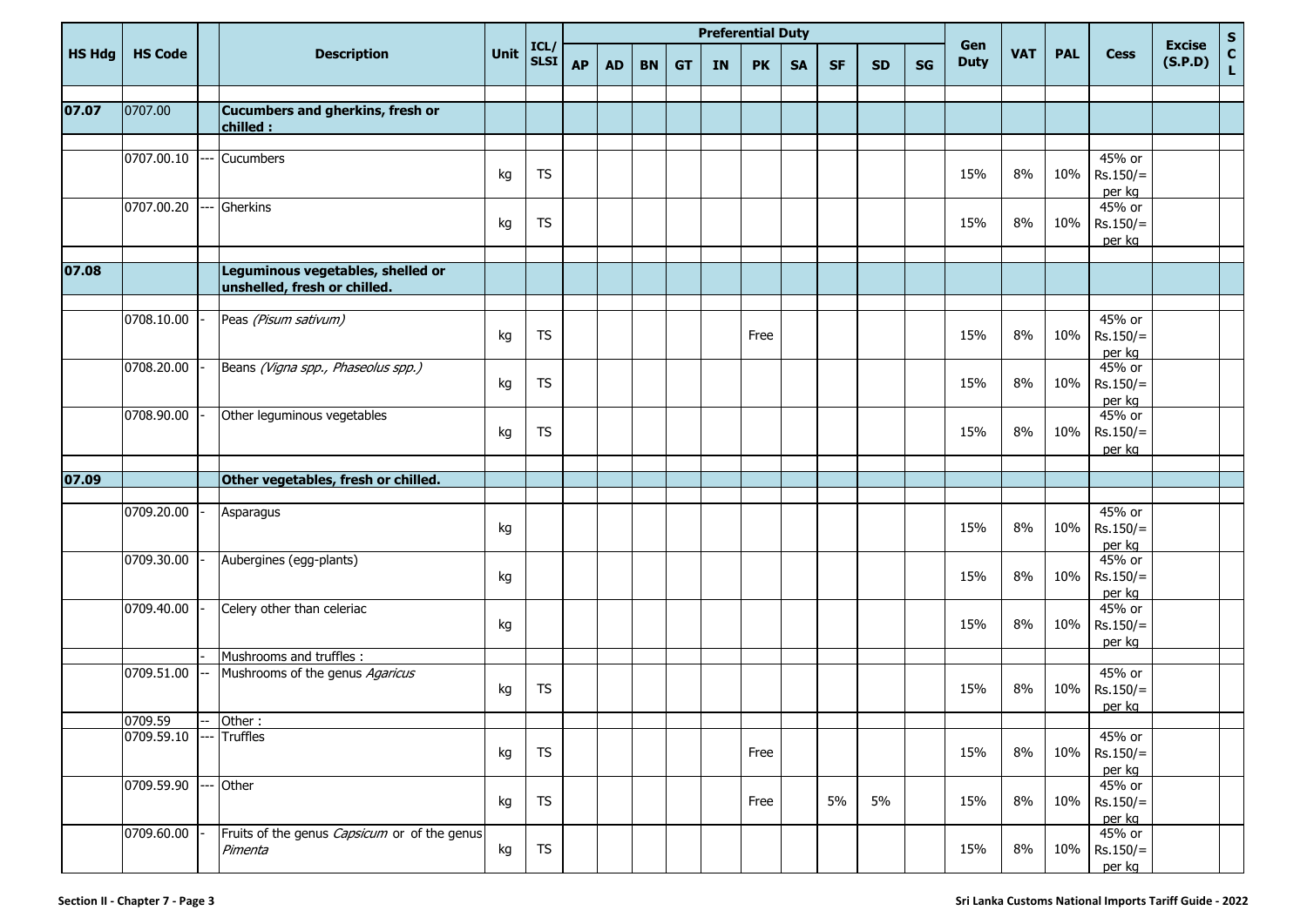|               |                | <b>Preferential Duty</b> |                                                                                |      |                     |           |           |           |           |           |           |           |           |           |           |                     |            |            |                                  |                          |             |
|---------------|----------------|--------------------------|--------------------------------------------------------------------------------|------|---------------------|-----------|-----------|-----------|-----------|-----------|-----------|-----------|-----------|-----------|-----------|---------------------|------------|------------|----------------------------------|--------------------------|-------------|
| <b>HS Hdg</b> | <b>HS Code</b> |                          | <b>Description</b>                                                             | Unit | ICL/<br><b>SLSI</b> | <b>AP</b> | <b>AD</b> | <b>BN</b> | <b>GT</b> | <b>IN</b> | <b>PK</b> | <b>SA</b> | <b>SF</b> | <b>SD</b> | <b>SG</b> | Gen<br><b>Duty</b>  | <b>VAT</b> | <b>PAL</b> | <b>Cess</b>                      | <b>Excise</b><br>(S.P.D) | S<br>C<br>L |
|               | 0709.70.00     |                          | Spinach, New Zealand spinach and orache<br>spinach (garden spinach)            | kg   |                     |           |           |           |           |           |           |           |           |           |           | 15%                 | 8%         | 10%        | 45% or<br>$Rs.150/=$<br>per kg   |                          |             |
|               |                |                          | Other:                                                                         |      |                     |           |           |           |           |           |           |           |           |           |           |                     |            |            |                                  |                          |             |
|               | 0709.91.00     |                          | Globe artichokes                                                               | kg   |                     |           |           |           |           |           | Free      |           |           |           |           | 15%                 | 8%         | 10%        | 45% or<br>$Rs.150/=$<br>per kg   |                          |             |
|               | 0709.92.00     |                          | Olives                                                                         | kg   |                     |           |           |           |           |           |           |           |           |           |           | 15%                 | 8%         | 10%        | 45% or<br>$Rs.150/=$<br>per kg   |                          |             |
|               | 0709.93.00     |                          | Pumpkins, squash and gourds (Cucurbita<br>$spp.$ )                             | kg   | <b>TS</b>           |           |           |           |           |           |           |           |           |           |           | 15%                 | 8%         | 10%        | 45% or<br>$Rs.150/=$<br>per kg   |                          |             |
|               | 0709.99        |                          | Other:                                                                         | kg   |                     |           |           |           |           |           |           |           |           |           |           |                     |            |            |                                  |                          |             |
|               |                |                          | Sweet corn (Zea mays var.sacharata),<br>whether or not on the cob:             |      |                     |           |           |           |           |           |           |           |           |           |           |                     |            |            |                                  |                          |             |
|               | 0709.99.11     |                          | Sweet corn certified for sowing and rendered<br>inedible by chemical treatment |      |                     |           |           |           |           |           |           |           |           |           | Free      | Free                | 8%         | Ex         |                                  |                          |             |
|               | 0709.99.12     |                          | Other                                                                          | kg   | <b>TS</b>           |           |           |           |           |           |           |           |           |           |           | 15%                 | 8%         | 10%        | 45% or<br>$Rs.150/=$<br>per kg   |                          |             |
|               | 0709.99.20     |                          | Other                                                                          | kg   | <b>TS</b>           |           |           |           |           |           |           |           |           |           |           | 15%                 | 8%         | 10%        | 45% or<br>$Rs.150/=$<br>per kg   |                          |             |
|               |                |                          |                                                                                |      |                     |           |           |           |           |           |           |           |           |           |           |                     |            |            |                                  |                          |             |
| 07.10         |                |                          | Vegetables (uncooked or cooked by<br>steaming or boiling in water), frozen.    |      |                     |           |           |           |           |           |           |           |           |           |           |                     |            |            |                                  |                          |             |
|               |                |                          |                                                                                |      |                     |           |           |           |           |           |           |           |           |           |           |                     |            |            |                                  |                          |             |
|               | 0710.10        |                          | Potatoes:                                                                      |      |                     |           |           |           |           |           |           |           |           |           |           |                     |            |            |                                  |                          |             |
|               | 0710.10.10     |                          | Uncooked                                                                       | kg   |                     |           |           |           |           |           |           |           |           |           |           | $Rs.22/=$<br>per kg | 8%         | 10%        | 30% or<br>$Rs.110/=$<br>per kg   |                          |             |
|               | 0710.10.20     |                          | Cooked                                                                         | kg   |                     |           |           |           |           |           |           |           |           |           |           | $Rs.22/=$<br>per kg | 8%         | 10%        | 30% or<br>$Rs.110/=$<br>per kg   |                          |             |
|               |                |                          | Leguminous vegetables, shelled or unshelled                                    |      |                     |           |           |           |           |           |           |           |           |           |           |                     |            |            |                                  |                          |             |
|               | 0710.21        |                          | -- Peas (Pisum sativum) :                                                      |      |                     |           |           |           |           |           |           |           |           |           |           |                     |            |            |                                  |                          |             |
|               | 0710.21.10     |                          | --- Uncooked                                                                   | kg   |                     |           |           |           |           |           | Free      |           |           |           |           | 15%                 | 8%         |            | 45% or<br>10% Rs.150/=<br>per kg |                          |             |
|               | 0710.21.20     |                          | --- Cooked                                                                     | kg   |                     |           |           |           |           |           | Free      |           |           |           |           | 15%                 | 8%         |            | 45% or<br>10% Rs.150/=<br>per kg |                          |             |
|               | 0710.22        |                          | Beans (Vigna spp., Phaseolus spp.) :                                           |      |                     |           |           |           |           |           |           |           |           |           |           |                     |            |            |                                  |                          |             |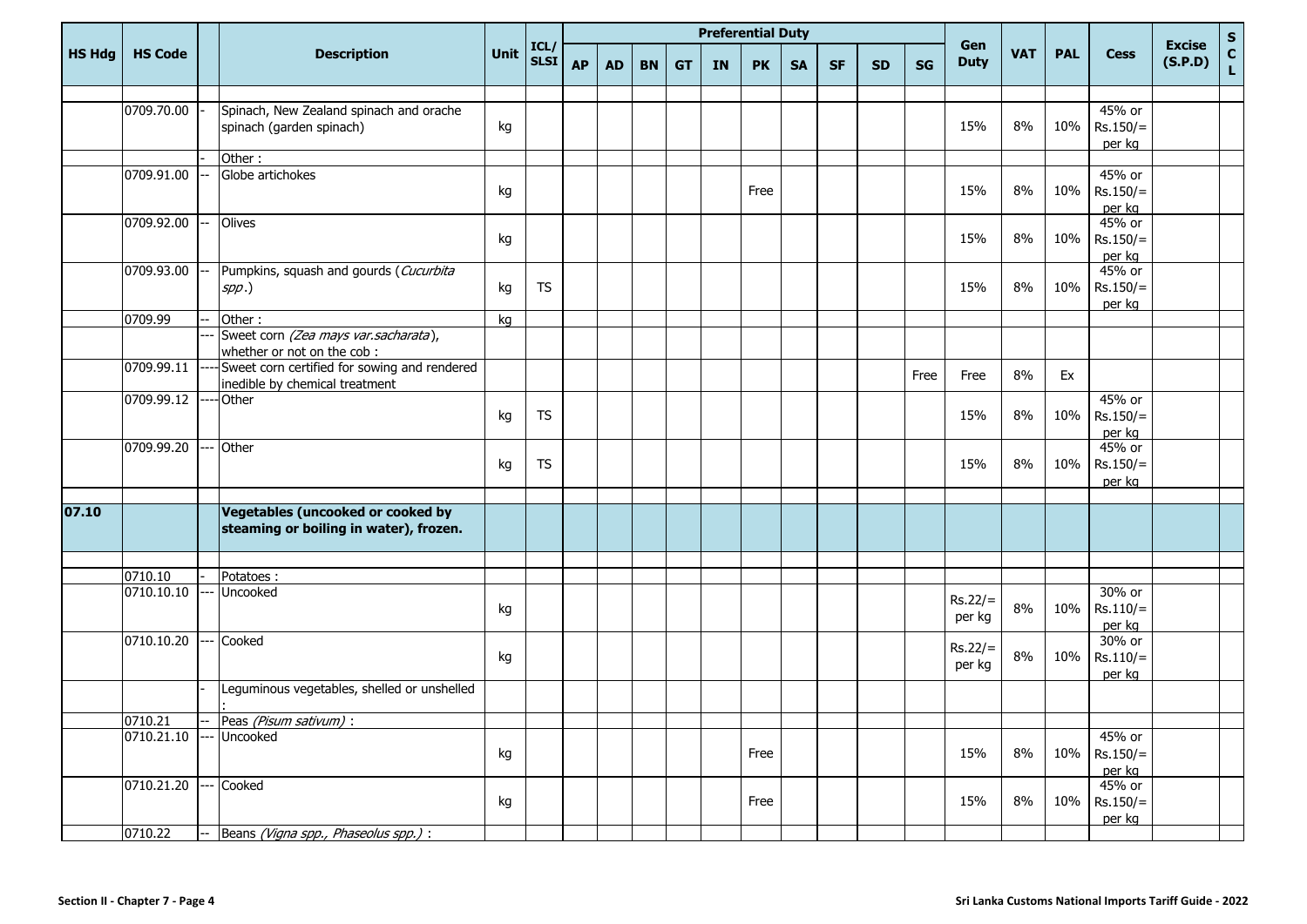|               |                         |                                                                       |      |              |           |           |           |           | <b>Preferential Duty</b> |           |           |           |           |           |                    |            |            |                                |                          |             |
|---------------|-------------------------|-----------------------------------------------------------------------|------|--------------|-----------|-----------|-----------|-----------|--------------------------|-----------|-----------|-----------|-----------|-----------|--------------------|------------|------------|--------------------------------|--------------------------|-------------|
| <b>HS Hdg</b> | <b>HS Code</b>          | <b>Description</b>                                                    | Unit | ICL/<br>SLSI | <b>AP</b> | <b>AD</b> | <b>BN</b> | <b>GT</b> | <b>IN</b>                | <b>PK</b> | <b>SA</b> | <b>SF</b> | <b>SD</b> | <b>SG</b> | Gen<br><b>Duty</b> | <b>VAT</b> | <b>PAL</b> | <b>Cess</b>                    | <b>Excise</b><br>(S.P.D) | S<br>C<br>L |
|               |                         |                                                                       |      |              |           |           |           |           |                          |           |           |           |           |           |                    |            |            |                                |                          |             |
|               | 0710.22.10              | --- Uncooked                                                          | kg   |              |           |           |           |           |                          |           |           |           |           |           | 15%                | 8%         | 10%        | 45% or<br>$Rs.150/=$<br>per kg |                          |             |
|               | 0710.22.20              | --- Cooked                                                            | kg   |              |           |           |           |           |                          |           |           |           |           |           | 15%                | 8%         | 10%        | 45% or<br>$Rs.150/=$<br>per kg |                          |             |
|               | 0710.29                 | Other:                                                                |      |              |           |           |           |           |                          |           |           |           |           |           |                    |            |            |                                |                          |             |
|               | 0710.29.10              | --- Uncooked                                                          | kg   |              |           |           |           |           |                          |           |           |           |           |           | 15%                | 8%         | 10%        | 45% or<br>$Rs.150/=$<br>per kg |                          |             |
|               | 0710.29.20              | --- Cooked                                                            | kg   |              |           |           |           |           |                          |           |           |           |           |           | 15%                | 8%         | 10%        | 45% or<br>$Rs.150/=$<br>per kg |                          |             |
|               | 0710.30                 | Spinach, New Zealand spinach and orache<br>spinach (garden spinach) : |      |              |           |           |           |           |                          |           |           |           |           |           |                    |            |            |                                |                          |             |
|               | 0710.30.10              | --- Uncooked                                                          | kg   |              |           |           |           |           |                          |           |           |           |           |           | 15%                | 8%         | 10%        | 45% or<br>$Rs.150/=$<br>per kg |                          |             |
|               | 0710.30.20              | --- Cooked                                                            | kg   |              |           |           |           |           |                          |           |           |           |           |           | 15%                | 8%         | 10%        | 45% or<br>$Rs.150/=$<br>per kg |                          |             |
|               | 0710.40                 | Sweet corn:                                                           |      |              |           |           |           |           |                          |           |           |           |           |           |                    |            |            |                                |                          |             |
|               | 0710.40.10              | --- Uncooked                                                          | kg   |              |           |           |           |           |                          | Free      |           |           |           |           | 15%                | 8%         | 10%        | 45% or<br>$Rs.150/=$<br>per kg |                          |             |
|               | 0710.40.20              | --- Cooked                                                            | kg   |              |           |           |           |           |                          | Free      |           |           |           |           | 15%                | 8%         | 10%        | 45% or<br>$Rs.150/=$<br>per kg |                          |             |
|               | 0710.80                 | Other Vegetables :                                                    |      |              |           |           |           |           |                          |           |           |           |           |           |                    |            |            |                                |                          |             |
|               | 0710.80.10 --- Uncooked |                                                                       | kg   |              |           |           |           |           |                          |           |           |           |           |           | 15%                | 8%         | 10%        | 45% or<br>$Rs.150/=$<br>per kg |                          |             |
|               | 0710.80.20              | Cooked                                                                | kg   |              |           |           |           |           |                          |           |           |           |           |           | 15%                | 8%         | 10%        | 45% or<br>$Rs.150/=$<br>per kg |                          |             |
|               | 0710.90                 | Mixtures of vegetables :                                              |      |              |           |           |           |           |                          |           |           |           |           |           |                    |            |            |                                |                          |             |
|               | 0710.90.10 --- Uncooked |                                                                       | kg   |              |           |           |           |           |                          |           |           |           |           |           | 15%                | 8%         | 10%        | 45% or<br>$Rs.150/=$<br>per kg |                          |             |
|               | 0710.90.20              | --- Cooked                                                            | kg   |              |           |           |           |           |                          |           |           |           |           |           | 15%                | 8%         | 10%        | 45% or<br>$Rs.150/=$<br>per kg |                          |             |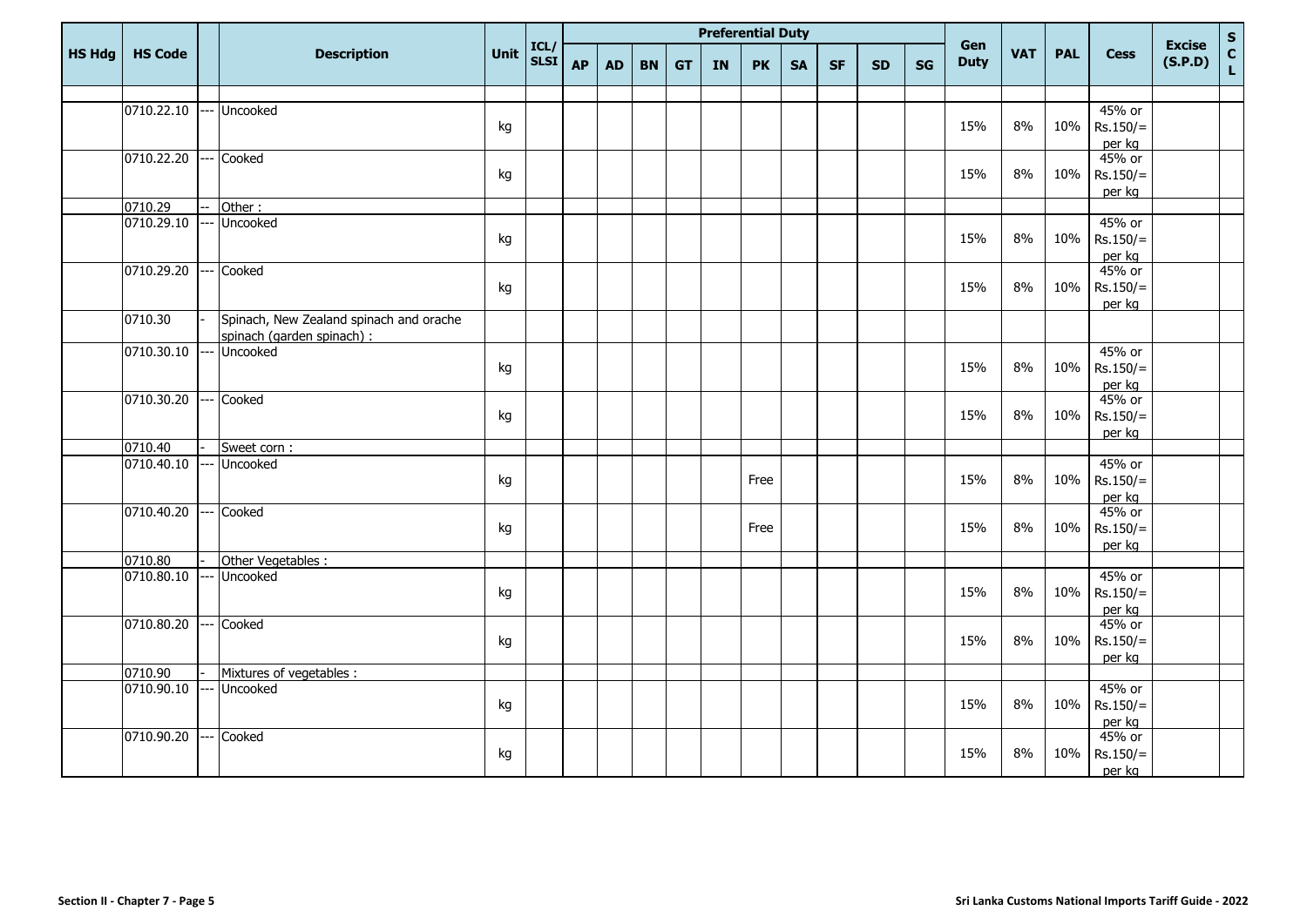|               |                |                                                                                                                                                                                                                 |      | <b>Preferential Duty</b> |           |           |           |           |           |           |           |           |           |           |                     |            |            | $\mathsf{s}$         |                          |                    |
|---------------|----------------|-----------------------------------------------------------------------------------------------------------------------------------------------------------------------------------------------------------------|------|--------------------------|-----------|-----------|-----------|-----------|-----------|-----------|-----------|-----------|-----------|-----------|---------------------|------------|------------|----------------------|--------------------------|--------------------|
| <b>HS Hdg</b> | <b>HS Code</b> | <b>Description</b>                                                                                                                                                                                              | Unit | ICL/<br><b>SLSI</b>      | <b>AP</b> | <b>AD</b> | <b>BN</b> | <b>GT</b> | <b>IN</b> | <b>PK</b> | <b>SA</b> | <b>SF</b> | <b>SD</b> | <b>SG</b> | Gen<br><b>Duty</b>  | <b>VAT</b> | <b>PAL</b> | <b>Cess</b>          | <b>Excise</b><br>(S.P.D) | $\mathbf{C}$<br>L. |
|               |                |                                                                                                                                                                                                                 |      |                          |           |           |           |           |           |           |           |           |           |           |                     |            |            |                      |                          |                    |
| 07.11         |                | Vegetables provisionally preserved (for<br>example, by sulphur dioxide gas, in<br>brine, in sulphur water or in other<br>preservative solutions), but unsuitable<br>in that state for immediate<br>consumption. |      |                          |           |           |           |           |           |           |           |           |           |           |                     |            |            |                      |                          |                    |
|               | 0711.20.00     | Olives                                                                                                                                                                                                          |      |                          |           |           |           |           |           |           |           |           |           |           |                     |            |            | 45% or               |                          |                    |
|               |                |                                                                                                                                                                                                                 | kg   |                          |           |           |           |           |           | Free      |           |           | 5%        |           | 15%                 | 8%         | 10%        | $Rs.150/=$           |                          |                    |
|               |                |                                                                                                                                                                                                                 |      |                          |           |           |           |           |           |           |           |           |           |           |                     |            |            | per kg               |                          |                    |
|               | 0711.40        | Cucumbers and gherkins :                                                                                                                                                                                        |      |                          |           |           |           |           |           |           |           |           |           |           |                     |            |            |                      |                          |                    |
|               | 0711.40.10     | Cucumbers                                                                                                                                                                                                       |      |                          |           |           |           |           |           |           |           |           |           |           | 15%                 | 8%         | 10%        | 45% or<br>$Rs.150/=$ |                          |                    |
|               |                |                                                                                                                                                                                                                 | kg   |                          |           |           |           |           |           |           |           |           |           |           |                     |            |            | per kg               |                          |                    |
|               | 0711.40.90     | Gherkins                                                                                                                                                                                                        |      |                          |           |           |           |           |           |           |           |           |           |           |                     |            |            | 45% or               |                          |                    |
|               |                |                                                                                                                                                                                                                 | kg   |                          |           |           |           |           |           |           |           |           |           |           | 15%                 | 8%         | 10%        | $Rs.150/=$           |                          |                    |
|               |                | Mushrooms and truffles :                                                                                                                                                                                        |      |                          |           |           |           |           |           |           |           |           |           |           |                     |            |            | per kg               |                          |                    |
|               | 0711.51.00     | Mushrooms of the genus Agaricus                                                                                                                                                                                 |      |                          |           |           |           |           |           |           |           |           |           |           |                     |            |            | 45% or               |                          |                    |
|               |                |                                                                                                                                                                                                                 | kg   |                          |           |           |           |           |           | Free      |           | 5%        | 5%        |           | 15%                 | 8%         | 10%        | $Rs.200/=$           |                          |                    |
|               |                |                                                                                                                                                                                                                 |      |                          |           |           |           |           |           |           |           |           |           |           |                     |            |            | per kg               |                          |                    |
|               | 0711.59.00     | Other                                                                                                                                                                                                           |      |                          |           |           |           |           |           | Free      |           | 5%        | 5%        |           | 15%                 | 8%         | 10%        | 45% or               |                          |                    |
|               |                |                                                                                                                                                                                                                 | kg   |                          |           |           |           |           |           |           |           |           |           |           |                     |            |            | $Rs.200/=$<br>per kg |                          |                    |
|               | 0711.90        | Other vegetables; mixtures of vegetables :                                                                                                                                                                      |      |                          |           |           |           |           |           |           |           |           |           |           |                     |            |            |                      |                          |                    |
|               | 0711.90.10     | Garlic                                                                                                                                                                                                          |      |                          |           |           |           |           |           |           |           |           |           |           |                     |            |            | 45% or               |                          |                    |
|               |                |                                                                                                                                                                                                                 | kg   |                          |           |           |           |           |           |           |           |           |           |           | 10%                 | 8%         | 10%        | $Rs.150/=$           |                          |                    |
|               | 0711.90.20     | Onion                                                                                                                                                                                                           |      |                          |           |           |           |           |           |           |           |           |           |           |                     |            |            | per kg<br>30% or     |                          |                    |
|               |                |                                                                                                                                                                                                                 | kg   |                          |           |           |           |           |           |           |           |           |           |           | $Rs.11/=$<br>per kg | 8%         | 10%        | $Rs.110/=$           |                          |                    |
|               |                |                                                                                                                                                                                                                 |      |                          |           |           |           |           |           |           |           |           |           |           |                     |            |            | per kg               |                          |                    |
|               | 0711.90.30     | Capers                                                                                                                                                                                                          | kg   |                          |           |           |           |           |           | Free      |           |           |           |           | 15%                 | 8%         | 10%        | 45% or<br>$Rs.150/=$ |                          |                    |
|               |                |                                                                                                                                                                                                                 |      |                          |           |           |           |           |           |           |           |           |           |           |                     |            |            | per kg               |                          |                    |
|               | 0711.90.90     | --- Other                                                                                                                                                                                                       |      |                          |           |           |           |           |           |           |           |           |           |           |                     |            |            | 45% or               |                          |                    |
|               |                |                                                                                                                                                                                                                 | kg   |                          |           |           |           |           |           |           |           |           |           |           | 15%                 | 8%         | 10%        | $Rs.150/=$           |                          |                    |
|               |                |                                                                                                                                                                                                                 |      |                          |           |           |           |           |           |           |           |           |           |           |                     |            |            | per kg               |                          |                    |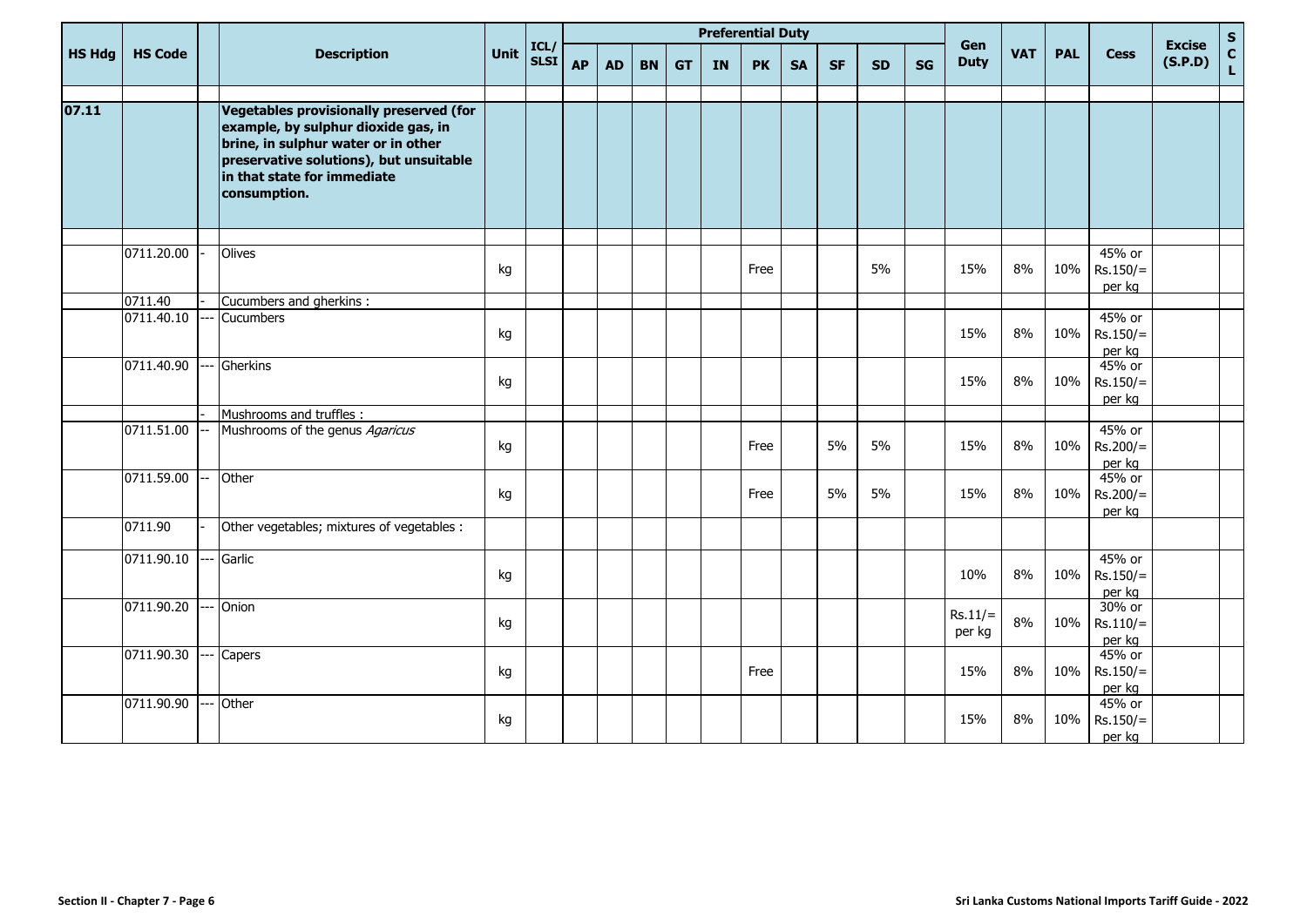|               |                         |                                                                                                                        |      |                     |           |           |           |           |           | <b>Preferential Duty</b> |           |           |           |           |                     |            |            |                                |                          |             |
|---------------|-------------------------|------------------------------------------------------------------------------------------------------------------------|------|---------------------|-----------|-----------|-----------|-----------|-----------|--------------------------|-----------|-----------|-----------|-----------|---------------------|------------|------------|--------------------------------|--------------------------|-------------|
| <b>HS Hdg</b> | <b>HS Code</b>          | <b>Description</b>                                                                                                     | Unit | ICL/<br><b>SLSI</b> | <b>AP</b> | <b>AD</b> | <b>BN</b> | <b>GT</b> | <b>IN</b> | <b>PK</b>                | <b>SA</b> | <b>SF</b> | <b>SD</b> | <b>SG</b> | Gen<br><b>Duty</b>  | <b>VAT</b> | <b>PAL</b> | <b>Cess</b>                    | <b>Excise</b><br>(S.P.D) | S<br>C<br>L |
| 07.12         |                         | Dried vegetables, whole, cut, sliced,<br>broken or in powder, but not further<br>prepared.                             |      |                     |           |           |           |           |           |                          |           |           |           |           |                     |            |            |                                |                          |             |
|               | 0712.20.00              | Onions                                                                                                                 | kg   |                     |           |           |           |           |           | Free                     |           |           |           |           | $Rs.11/=$<br>per kg | 8%         | 5%         | $Rs.200/=$<br>per kg           |                          |             |
|               |                         | Mushrooms, wood ears (Auricularia spp.),<br>jelly fungi (Tremella spp.) and truffles:                                  |      |                     |           |           |           |           |           |                          |           |           |           |           |                     |            |            |                                |                          |             |
|               | 0712.31.00              | Mushrooms of the genus Agaricus                                                                                        | kg   |                     |           |           |           |           |           | Free                     |           | 5%        | 5%        |           | 15%                 | 8%         | 10%        | 45% or<br>$Rs.200/=$<br>per kg |                          |             |
|               | 0712.32.00              | Wood ears (Auricularia spp.)                                                                                           | kg   |                     |           |           |           |           |           | Free                     |           | 5%        | 5%        |           | 15%                 | 8%         | 10%        | 45% or<br>$Rs.200/=$<br>per kg |                          |             |
|               | 0712.33.00              | Jelly fungi (Tremella spp.)                                                                                            | kg   |                     |           |           |           |           |           | Free                     |           | 5%        | 5%        |           | 15%                 | 8%         | 10%        | 45% or<br>$Rs.200/=$<br>per kg |                          |             |
|               | 0712.39.00              | Other                                                                                                                  | kg   |                     |           |           |           |           |           | Free                     |           | 5%        | 5%        |           | 15%                 | 8%         | 10%        | 45% or<br>$Rs.200/=$<br>per kg |                          |             |
|               | 0712.90                 | Other vegetables; mixtures of vegetables :                                                                             |      |                     |           |           |           |           |           |                          |           |           |           |           |                     |            |            |                                |                          |             |
|               | 0712.90.10              | Garlic                                                                                                                 | kg   |                     |           |           |           |           |           |                          |           |           |           |           | 10%                 | 8%         | 5%         | 45% or<br>$Rs.150/=$<br>per kg |                          |             |
|               | 0712.90.90              | Other                                                                                                                  | kg   |                     |           |           |           |           |           |                          |           |           |           |           | 15%                 | 8%         | 10%        | $Rs.600/=$<br>per kg           |                          |             |
| 07.13         |                         | Dried leguminous vegetables, shelled,<br>whether or not skinned or split $(+)$ .                                       |      |                     |           |           |           |           |           |                          |           |           |           |           |                     |            |            |                                |                          |             |
|               | 0713.10                 | Peas (Pisum sativum) :                                                                                                 |      |                     |           |           |           |           |           |                          |           |           |           |           |                     |            |            |                                |                          |             |
|               | $\overline{0713.10.10}$ | Whole                                                                                                                  | kg   |                     |           |           |           |           |           |                          |           |           |           |           | 15%                 | 8%         | 10%        | 15%                            |                          | $\ast$      |
|               | 0713.10.20 --- Split    |                                                                                                                        | kg   |                     |           |           |           |           |           |                          |           |           |           |           | 15%                 | 8%         | 10%        | 15%                            |                          | $\ast$      |
|               | 0713.20                 | Chickpeas (garbanzos) :                                                                                                |      |                     |           |           |           |           |           |                          |           |           |           |           |                     |            |            |                                |                          |             |
|               | 0713.20.10              | Whole                                                                                                                  | kg   |                     |           |           |           |           |           | Free                     |           |           |           |           | 10%                 | 8%         | 10%        | 5%                             |                          | $\ast$      |
|               | 0713.20.20              | Split                                                                                                                  | kg   |                     |           |           |           |           |           | Free                     |           |           |           |           | 10%                 | 8%         | 10%        | 5%                             |                          | $\ast$      |
|               | 0713.31                 | Beans (Vigna spp., Phaseolus spp.):<br>Beans of the species Vigna mungo (L.)<br>Hepper or Vigna radiata (L.) Wilczek : |      |                     |           |           |           |           |           |                          |           |           |           |           |                     |            |            |                                |                          |             |
|               |                         | Green gram (moong):                                                                                                    |      |                     |           |           |           |           |           |                          |           |           |           |           |                     |            |            |                                |                          |             |
|               | 0713.31.11              | Beans certified for sowing and rendered<br>inedible by chemical treatment                                              | kg   |                     |           |           |           |           |           |                          |           |           |           | Free      | Free                | 8%         | Ex         |                                |                          |             |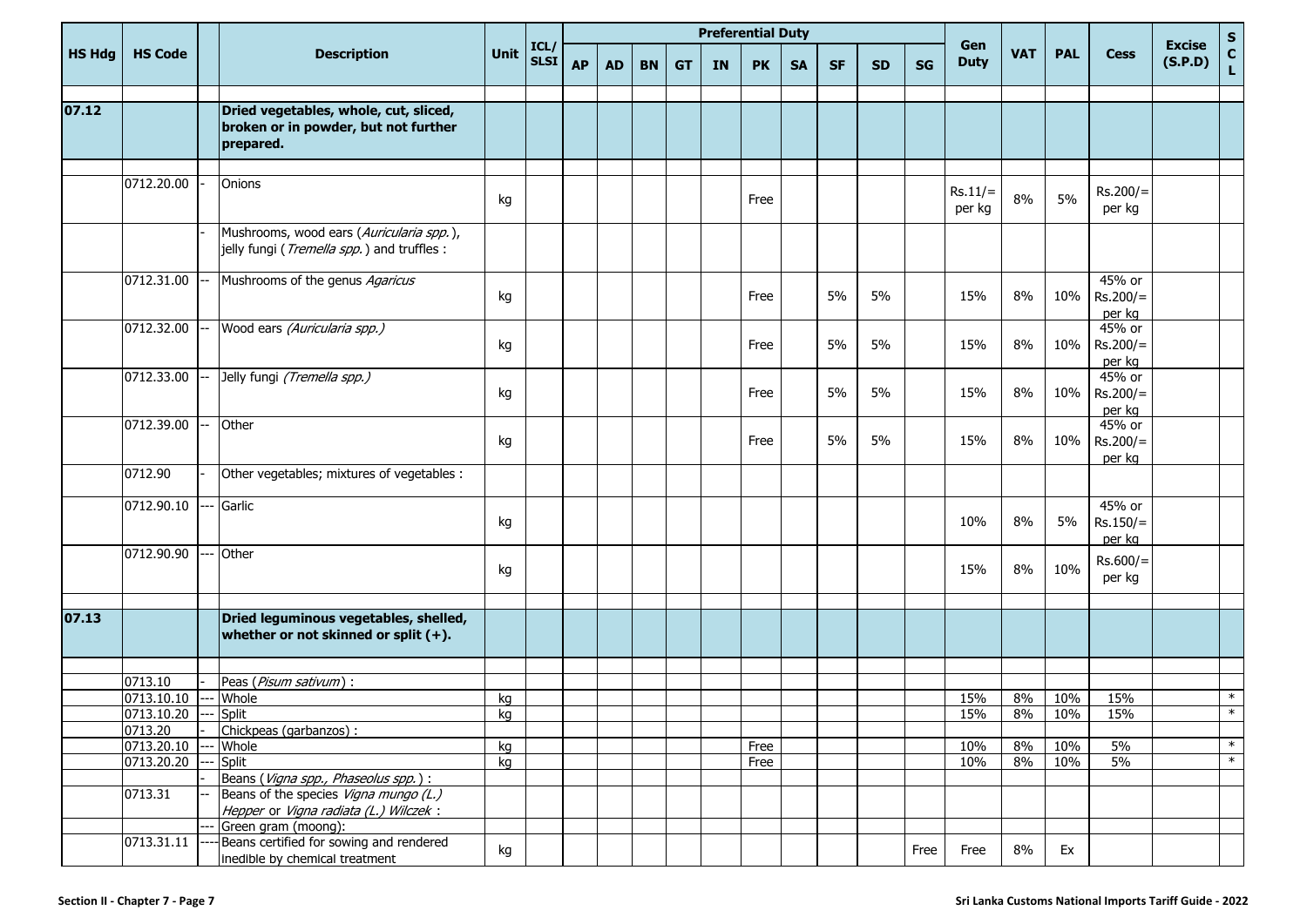|               |                |                                                                                                           |             |                     |           |           |           | <b>Preferential Duty</b> |           |           |           |           |           |           |                    |            |            |             |                          |             |
|---------------|----------------|-----------------------------------------------------------------------------------------------------------|-------------|---------------------|-----------|-----------|-----------|--------------------------|-----------|-----------|-----------|-----------|-----------|-----------|--------------------|------------|------------|-------------|--------------------------|-------------|
| <b>HS Hdg</b> | <b>HS Code</b> | <b>Description</b>                                                                                        | <b>Unit</b> | ICL/<br><b>SLSI</b> | <b>AP</b> | <b>AD</b> | <b>BN</b> | <b>GT</b>                | <b>IN</b> | <b>PK</b> | <b>SA</b> | <b>SF</b> | <b>SD</b> | <b>SG</b> | Gen<br><b>Duty</b> | <b>VAT</b> | <b>PAL</b> | <b>Cess</b> | <b>Excise</b><br>(S.P.D) | S<br>C<br>L |
|               |                |                                                                                                           |             |                     |           |           |           |                          |           |           |           |           |           |           |                    |            |            |             |                          |             |
|               | 0713.31.19     | Other                                                                                                     | kg          | TS                  |           |           |           |                          |           |           |           |           |           |           | $Rs.5/=$<br>per kg | 8%         | 10%        |             |                          | $\ast$      |
|               |                | Black gram:                                                                                               |             |                     |           |           |           |                          |           |           |           |           |           |           |                    |            |            |             |                          |             |
|               | 0713.31.21     | Beans certified for sowing and rendered<br>inedible by chemical treatment                                 | kg          |                     |           |           |           |                          |           |           |           |           |           | Free      | Free               | 8%         | Ex         |             |                          |             |
|               | 0713.31.22     | Skinned, whether or not split                                                                             | kg          | ${\sf TB}$          |           |           |           |                          |           |           |           |           |           |           | 10%                | 8%         | 10%        | 5%          |                          | $\ast$      |
|               | 0713.31.29     | Other                                                                                                     | kg          | $\overline{TB}$     |           |           |           |                          |           |           |           |           |           |           | 10%                | 8%         | 10%        | 5%          |                          | $\ast$      |
|               | 0713.31.90     | Other                                                                                                     | kg          |                     |           |           |           |                          |           |           |           |           |           |           | 15%                | 8%         | 10%        | 15%         |                          |             |
|               | 0713.32        | Small red (Adzuki) beans (Phaseolus or<br>Vigna angularis) :                                              |             |                     |           |           |           |                          |           |           |           |           |           |           |                    |            |            |             |                          |             |
|               | 0713.32.10     | Beans certified for sowing and rendered<br>inedible by chemical treatment                                 | kg          |                     |           |           |           |                          |           |           |           | Free      |           | Free      | Free               | 8%         | Ex         |             |                          |             |
|               | 0713.32.90     | Other                                                                                                     | kg          |                     |           |           |           |                          |           |           |           | Free      |           |           | 15%                | 8%         | 10%        | 15%         |                          |             |
|               | 0713.33        | Kidney beans, including white pea beans<br>(Phaseolus vulgaris):                                          |             |                     |           |           |           |                          |           |           |           |           |           |           |                    |            |            |             |                          |             |
|               | 0713.33.10     | Beans certified for sowing and rendered<br>inedible by chemical treatment                                 | kg          |                     |           |           |           |                          |           |           |           | Free      |           | Free      | Free               | Ex         | Ex         |             |                          |             |
|               | 0713.33.90     | Other                                                                                                     | kg          |                     |           |           |           |                          |           |           |           | Free      |           |           | 15%                | 8%         | 10%        | 15%         |                          |             |
|               | 0713.34        | Bambara beans (Vigna subterranea or<br>Voandzeia subterranea) :                                           |             |                     |           |           |           |                          |           |           |           |           |           |           |                    |            |            |             |                          |             |
|               | 0713.34.10     | Beans certified for sowing and rendered<br>inedible by chemical treatment                                 | kg          |                     |           |           |           |                          |           |           |           |           |           | Free      | Free               | 8%         | Ex         |             |                          |             |
|               | 0713.34.90     | Other                                                                                                     | kg          |                     |           |           |           |                          |           |           |           |           |           |           | 15%                | 8%         | 10%        | 15%         |                          |             |
|               | 0713.35        | Cow peas (Vigna unguiculata) :                                                                            |             |                     |           |           |           |                          |           |           |           |           |           |           |                    |            |            |             |                          |             |
|               | 0713.35.10     | Beans certified for sowing and rendered<br>inedible by chemical treatment                                 | kg          |                     |           |           |           |                          |           |           |           |           |           | Free      | Free               | 8%         | Ex         |             |                          |             |
|               | 0713.35.90     | Other                                                                                                     | kg          | <b>TS</b>           |           |           |           |                          |           |           |           |           |           |           | $Rs.5/=$<br>per kg | 8%         | 10%        |             |                          | $\ast$      |
|               | 0713.39        | Other:                                                                                                    |             |                     |           |           |           |                          |           |           |           |           |           |           |                    |            |            |             |                          |             |
|               | 0713.39.10     | Beans certified for sowing and rendered<br>inedible by chemical treatment                                 | kg          |                     |           |           |           |                          |           |           |           |           |           | Free      | Free               | 8%         | Ex         |             |                          |             |
|               | 0713.39.90     | Other                                                                                                     | Кg          |                     |           |           |           |                          |           |           |           |           |           |           | 15%                | 8%         | 10%        | 15%         |                          |             |
|               | 0713.40        | Lentils:                                                                                                  |             |                     |           |           |           |                          |           |           |           |           |           |           |                    |            |            |             |                          |             |
|               |                | Massor dhal (red lentils) whole or split :                                                                |             |                     |           |           |           |                          |           |           |           |           |           |           |                    |            |            |             |                          |             |
|               | 0713.40.11     | Whole                                                                                                     | kg          |                     |           |           |           |                          |           |           |           |           | Free      |           | Free               | 8%         | 10%        |             |                          |             |
|               | 0713.40.12     | Split                                                                                                     | kg          |                     |           |           |           |                          |           |           |           |           | Free      |           | Free               | 8%         | 10%        |             |                          | $\ast$      |
|               |                | <b>Red Lentils</b>                                                                                        |             | S                   |           |           |           |                          |           |           |           |           |           |           |                    |            |            |             |                          |             |
|               | 0713.40.21     | Whole or split yellow lentils :                                                                           |             |                     |           |           |           |                          |           |           |           |           |           |           |                    |            |            |             |                          |             |
|               |                | --- Whole                                                                                                 | kg          |                     |           |           |           |                          |           |           |           |           | Free      |           | Free               | 8%         | 10%        |             |                          | ж           |
|               | 0713.40.22     | Split                                                                                                     | kg          |                     |           |           |           |                          |           |           |           |           | Free      |           | Free               | 8%         | 10%        |             |                          | $\ast$      |
|               | 0713.40.90     | Other                                                                                                     | kg          |                     |           |           |           |                          |           |           |           |           | 22.4%     |           | 15%                | 8%         | 10%        | 15%         |                          |             |
|               | 0713.50.00     | Broad beans (Vicia faba var. major) and<br>horse beans (Vicia faba var. equina, Vicia<br>faba var. minor) | kg          |                     |           |           |           |                          |           | Free      |           |           |           |           | 15%                | 8%         | 10%        | 15%         |                          |             |
|               | 0713.60        | Pigeon peas (Cajanus cajan) :                                                                             |             |                     |           |           |           |                          |           |           |           |           |           |           |                    |            |            |             |                          |             |
|               | 0713.60.10     | <b>Toor Dhal</b>                                                                                          | kg          |                     |           |           |           |                          |           |           |           |           |           |           | $Rs.6/=$<br>ner ka | 8%         | 10%        |             |                          |             |
|               | 0713.60.90     | --- Other                                                                                                 | kg          |                     |           |           |           |                          |           |           |           |           |           |           | 15%                | 8%         | 10%        | 15%         |                          |             |